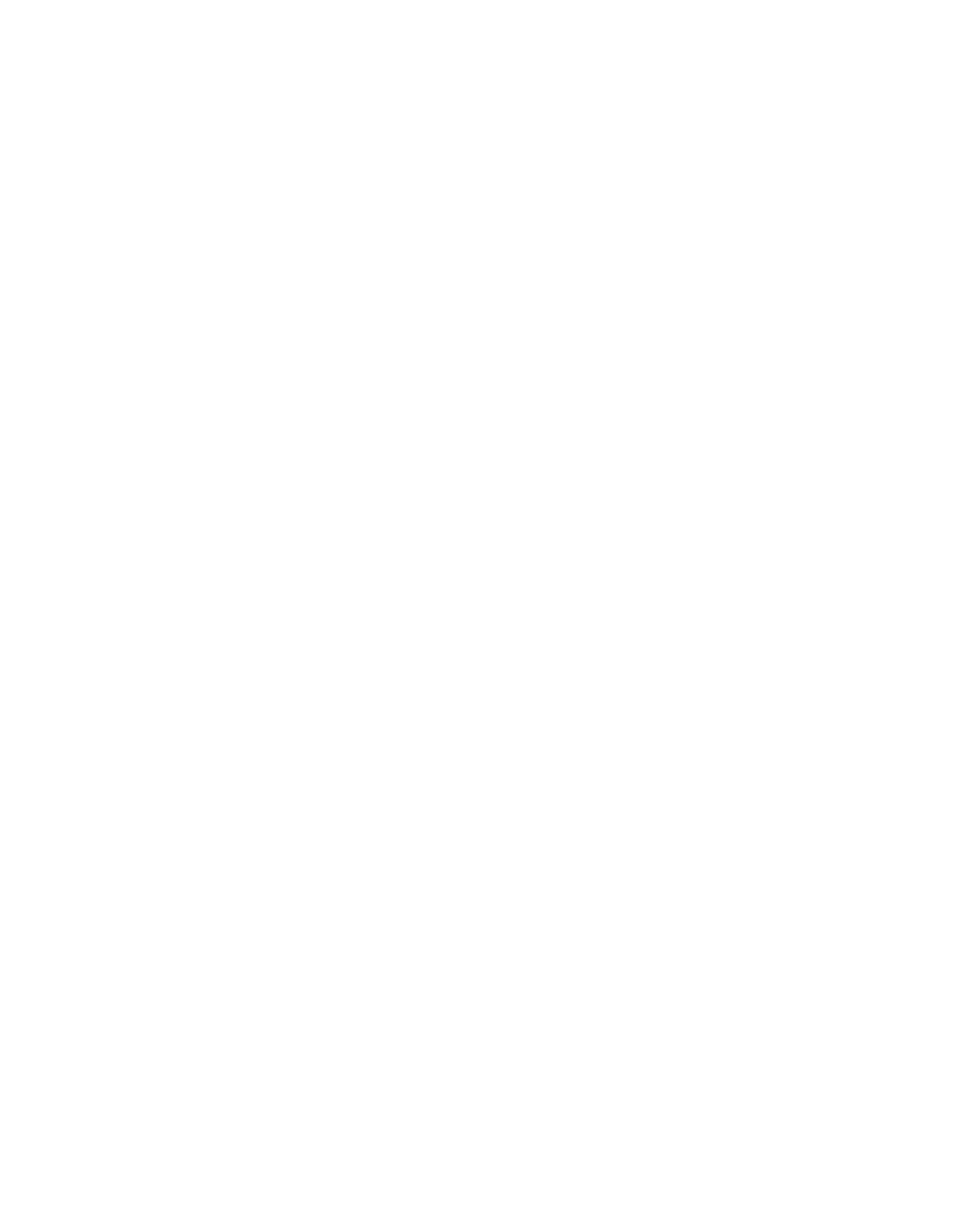## Albuquerque area storm drainage system facts

| <b>STORM DRAINAGE FEATURE</b>         | <b>City of Albuquerque</b> | <b>AMAFCA</b> |
|---------------------------------------|----------------------------|---------------|
| Area in square miles                  | 189                        |               |
| Miles of storm drain pipes & culverts | 720                        |               |
| Number of storm drain inlets          | 16,100                     |               |
| Miles of lined drainage channels      | 33                         | 36            |
| Miles of unlined, natural arroyos     | 18                         | 31            |
| Number of drainage ponds              | 114                        | 18            |
| Number of flood control dams          | 11                         | 34            |

During an average year, the City gets 8.7 inches of rain resulting in about 5.9 billion gallons of runoff each year to the Rio Grande. It is estimated that rain which falls at Montgomery and Tramway will get to the Rio Grande in less than 45 minutes. **Stormwater does not receive any chemical or biological treatment.** Only some trash and sediment removal occurs.

## **Challenges to our Stormwater Quality**

- Enteric Bacteria from warm-blooded animals
- Pollution from cars (oil & gasoline spills, tire wear, anti-freeze and heavy metals)
- Household chemicals (paint, paint removers, household cleaners, degreasers, pesticides)
- Landscaping and lawn chemicals (fertilizers, herbicides, pesticides)
- Industrial Chemicals (solvents, PCBs, heavy metals, copper)
- Volatile organics (poly-aromatic hydrocarbons from parking lots)
- Silt and sediment from denuded ground and poorlymaintained construction sites
- Naturally occurring radiation in the soil
- Naturally dissolved metals in rocks and soil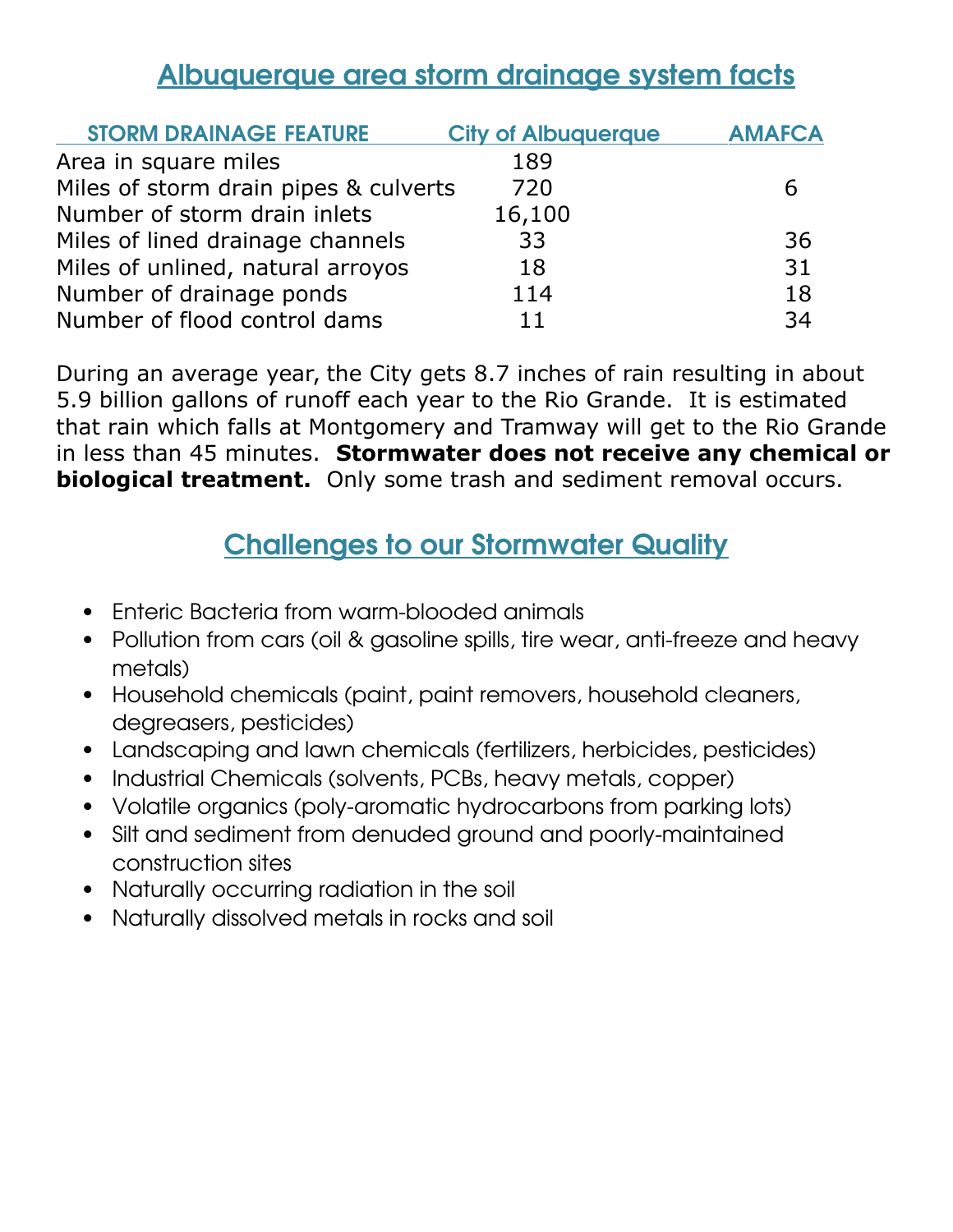

## What **YOU** can do to help

- Don't put **anything** down the storm drain inlets on in arroyos or channels. Remember our motto of "ONLY RAIN DOWN THE DRAIN". Make it yours.
- Pick up after your pet when walking them on public property and don't let them off leash. Properly dispose of dog waste in trash containers. Do not leave on the ground or throw into arroyos or channels. If you see others leaving pet waste on the ground, take an opportunity to educate them on good citizenship. Over 1,000 tons of dog waste ends up in the Rio Grande each year. That's an average of 3 tons per day!
- Use lawn fertilizers and chemicals in accordance with the labels.
- Properly store and dispose of household chemicals. Use the city's free service operated by the Rinchem Company at 6133 Edith Blvd NE. Open Mon, Wed & Fri 8:30–4:30 & Sat 8–3. Household Hazardous Waste Hotline: 345-1650
- Properly maintain your vehicle to minimize or eliminate oil leaks. Properly dispose of used motor oil and antifreeze. Never pour them in a street gutter or down a storm drain.
- Wash your car on your lawn or at a commercial car wash that recycles their water and sends very dirty water to the treatment plant.
- Don't hose down your driveway or sidewalk into the street. That material will end up in the Rio Grande. Besides, it's a waste of our precious water.
- Talk to your children and neighbors about stormwater quality.
- Call 311 to report any violation of "Only Rain Down the Drain."
- Visit [www.keeptheriogrand.org](http://www.keeptheriogrand.org/) for more information.
- Support a Stormwater Quality City Ordinance which makes dumping things into the system against the law and sets fines and penalties.

For further information, or to schedule an educational talk from a member of the Middle Rio Grande Stormwater Quality Team, contact the City's Stormwater Quality Engineer, Kathy Verhage @ 768-3654.